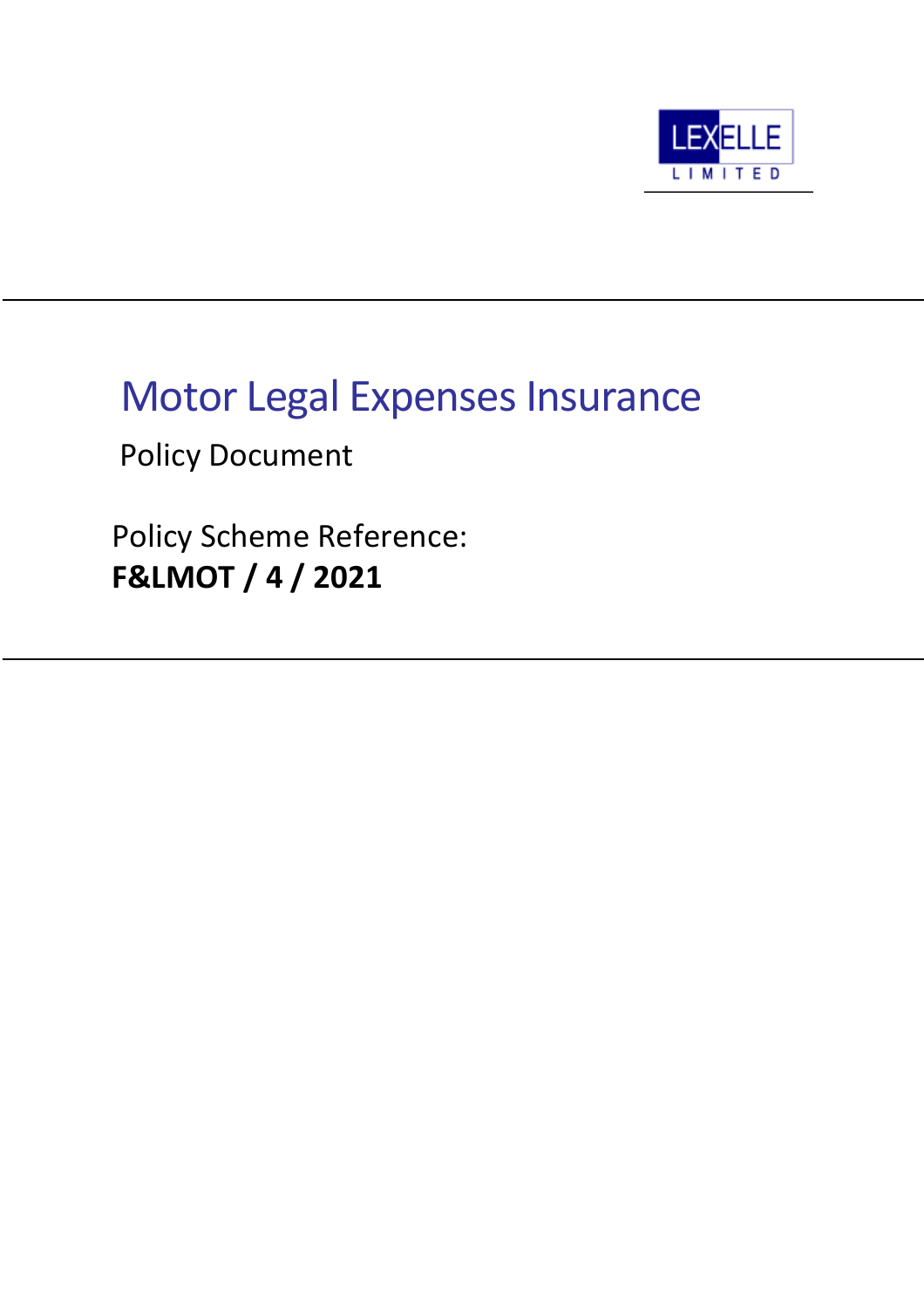### **Contents**

| Introduction to your Motor Legal Expenses Insurance Policy                     | Page 3  |
|--------------------------------------------------------------------------------|---------|
| The parties involved in your insurance                                         | Page 4  |
| Telling us about a claim                                                       | Page 5  |
| Your responsibility                                                            | Page 6  |
| Fraud                                                                          | Page 6  |
| Governing Law                                                                  | Page 7  |
| Definitions of terms used (when displayed in bold text in this policy wording) | Page 7  |
| Section 1. Uninsured loss recovery and Personal Injury                         | Page 9  |
| General terms and conditions                                                   | Page 10 |
| General exceptions                                                             | Page 10 |
| Cancellation                                                                   | Page 12 |
| What to do if you have a complaint                                             | Page 13 |
| <b>Financial Services Compensation Scheme</b>                                  | Page 13 |
| Financial & Legal Insurance Company Limited Privacy Notice                     | Page 14 |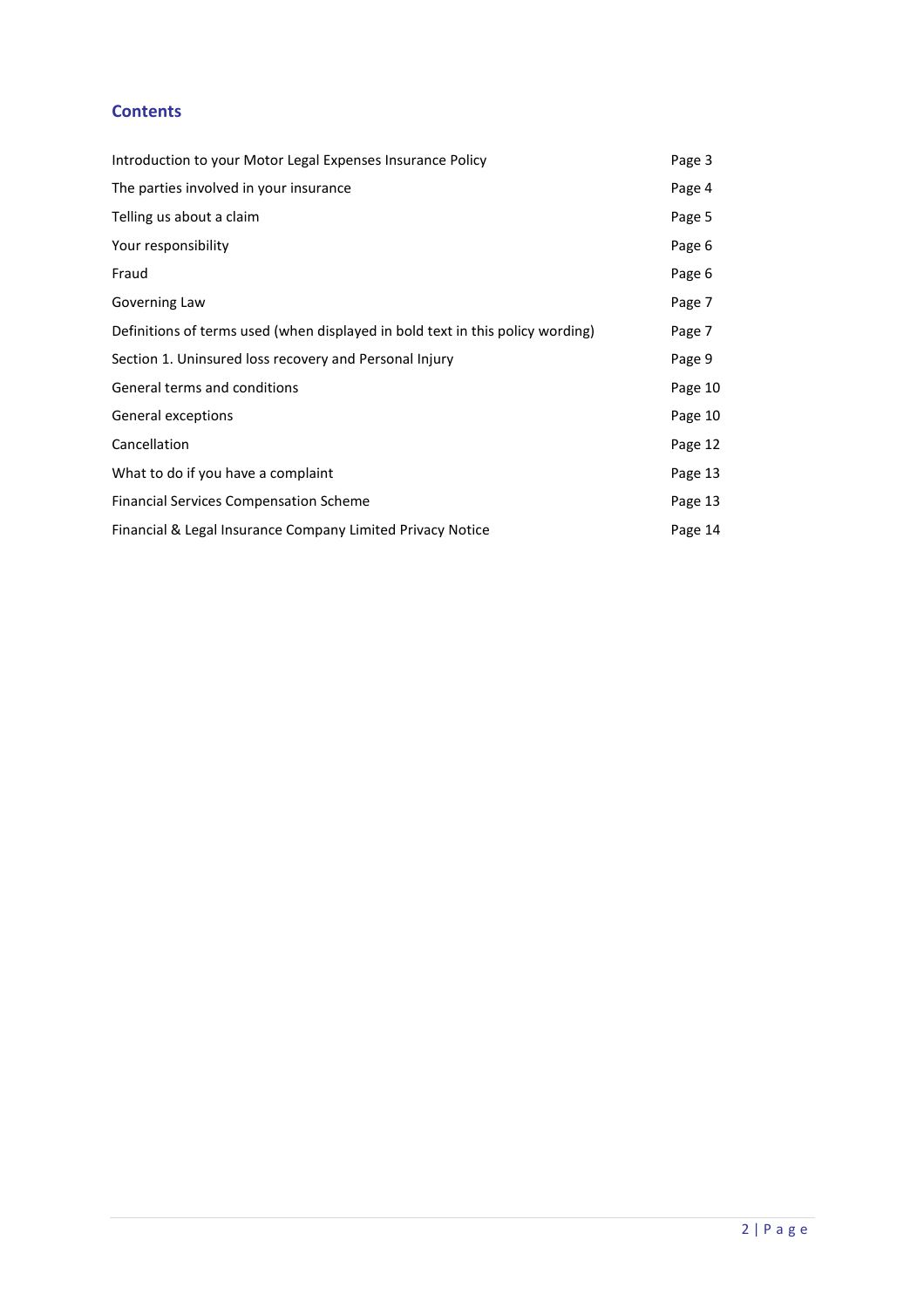# **Introduction to your Personal Motor Legal Expenses Insurance Policy**

### **Introduction**

This section of **your** policy is evidence of a legally binding contract of insurance between **you** (the **insured**) and **us** (Financial & Legal Insurance Company Limited). **We** rely upon:

- The information **you** provided or which has been provided on **your** behalf when **you** took out insurance with **us**, and
- Any other information given by **you** or on **your** behalf in the formation and throughout the duration of the contract.

**You** must read this policy and **schedule** together. Please check these documents carefully to make certain they give **you** the cover **you** want.

**We** agree to insure **you** under the terms, **condition(s)** and exceptions contained in this policy or in any endorsements applying to this policy. The insurance provided by the policy covers legal expenses arising from certain events that may occur within the **territorial limits** during any **period of insurance** for which **you** have paid, or agreed to pay the premium.

Nobody other than **you** (the **insured**) and **us** (Financial & Legal Insurance Company Limited) has any rights that they can enforce under this contract of insurance and it cannot be assigned to any other party.

Unless specifically agreed otherwise, this insurance shall be subject to English Law. If there is a dispute it will only be dealt with in the courts of England or of the country within the United Kingdom in which **your** main residence is situated.

The terms and **condition(s)** of this policy and all other information concerning this insurance are communicated to **you** in the English language and **we** undertake to communicate in this language for the duration of the policy.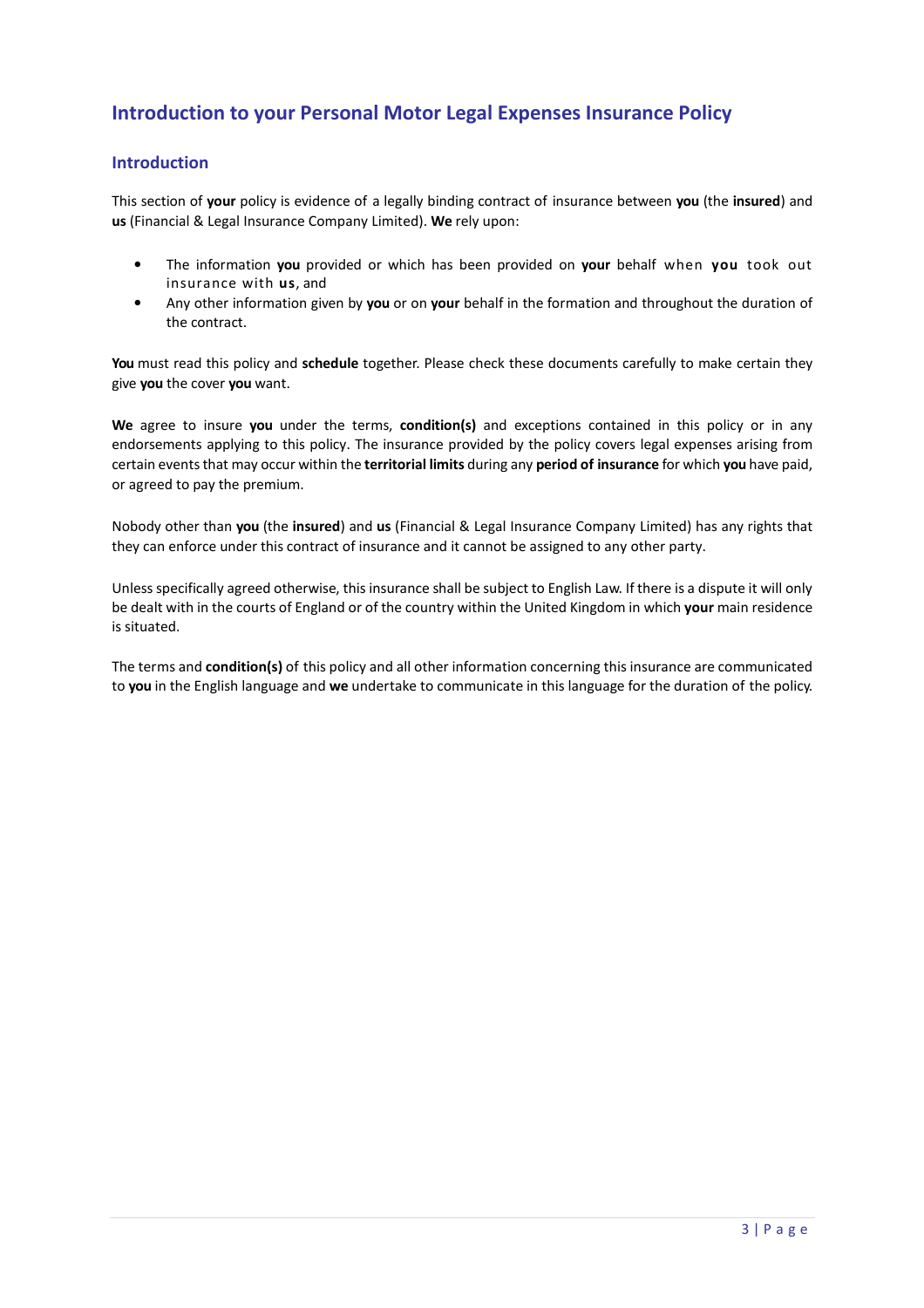#### **Guidance notes**

*The guidance notes that are included throughout the policy are to help you understand this insurance. They do not form part of the contract of insurance between you and us. They should be read in conjunction with the full text of your policy.*

### **The parties involved in your insurance**

This Motor Legal Expenses Insurance policy has been arranged by Lexelle Limited, with Financial & Legal Insurance Company Limited.

Financial & Legal Insurance Company Limited is authorised by the Prudential Regulation Authority and regulated by the Financial Conduct Authority and the Prudential Regulation Authority. You can check this on the Financial Services Register by visiting https://register.fca.org.uk/. Our Financial Service Register number is 202915.

This is a "claims made" Insurance policy and only covers claims notified by the **insured** within the **period of cover**. In return for the payment by the **insured** of the premium payable for this policy of insurance **we** will provide before the event legal expenses insurance on the terms set out below:

**We** have appointed Lexelle Limited to administer **your** insurance on **our** behalf, who are authorised and regulated by the Financial Conduct Authority, register number 312782.

Throughout this policy document they are referred to as the **administrator,** and as the firm that arranged **your**  insurance with **us:**

Lexelle Limited can be contacted at: PO Box 4428 Sheffield S9 9DD Tel: 0114 249 3300 Email: assist@lexelle.com

**You** should contact them if **you** have any questions about **your** insurance or if **you** need to make a change to **your** insurance (see Notification of changes which may affect **your** insurance).

The office hours are 9am – 5pm Monday to Friday excluding Bank/public holidays in England & Wales

The **administrator** will deal with **your** claim as quickly as possible. **We** / the **administrator** may appoint an **authorised representative** to assist with **your** claim.

Please read the general terms and conditions and general exceptions in this policy wording.

If **you** are unhappy with the way **we** / the **administrator** or the **authorised representative** has dealt with **your claim** and **you** wish to make a complaint, please refer to the 'What to do if you have a complaint' section of the policy as detailed on page 13.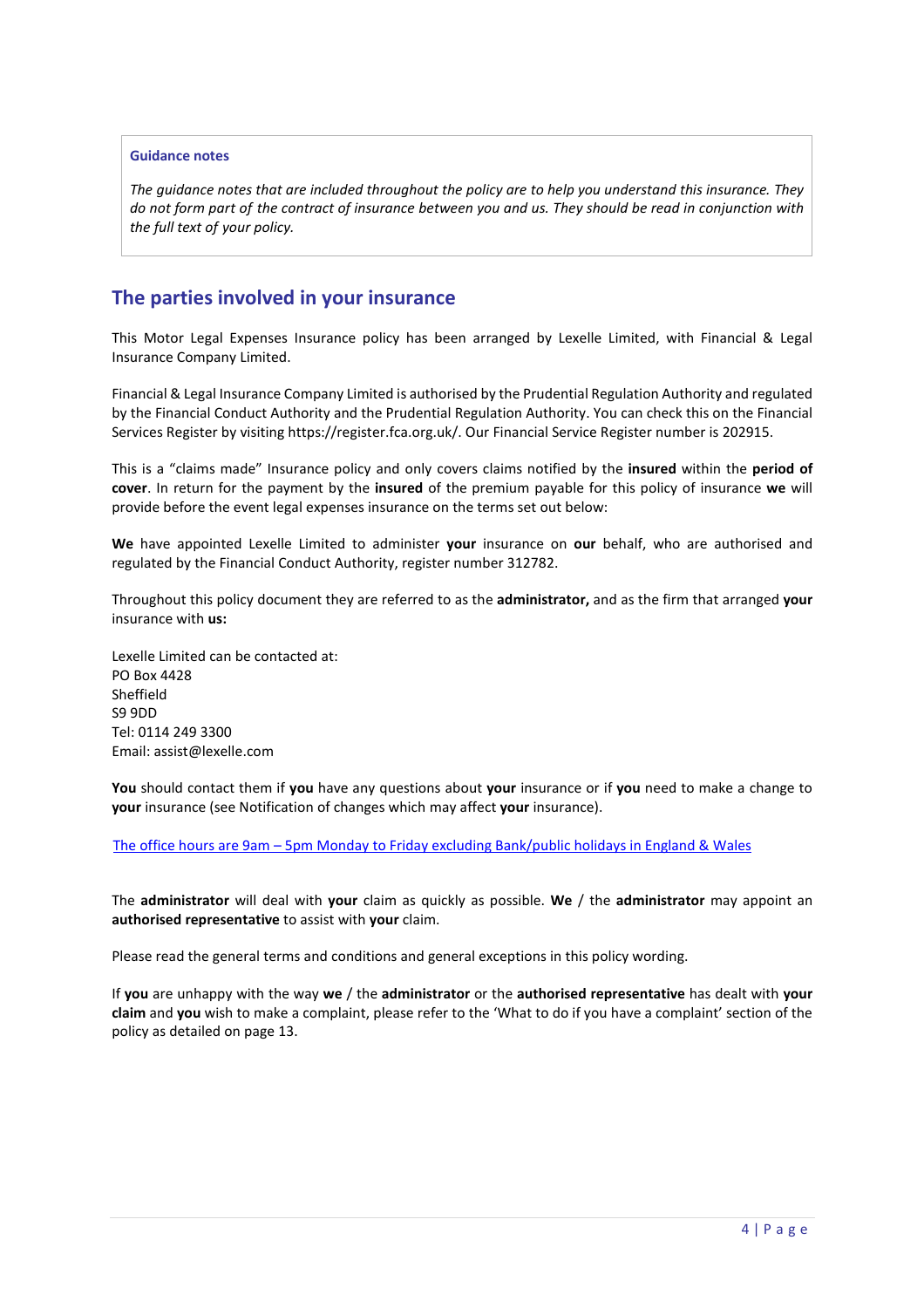# **Telling us about a claim**

If **you** need to make a **claim**, please contact the **administrator**:

Lexelle Limited PO Box 4428 Sheffield S9 9DD Telephone: 0114 2493300 Email: assist@lexelle.com

#### The office hours are 9am – 5pm Monday to Friday excluding Bank/public holidays in England & Wales

**You** must supply the **administrator** with a complete and truthful report of the facts giving rise to **your claim**, details of any potential witnesses, and provide the **administrator** with any documentary evidence in support of **your claim. You** may report **your claim** by telephone or in writing, using the contact details set out above.

The **administrator** or **we** will make a preliminary assessment of the merits of **your claim**. If the **administrator** or **we** decide that **your claim** appears to be covered by **your** policy and there is a **reasonable prospect of success**, the **administrator** or **we** will appoint an **authorised representative** selected by **them** or **us** to act on **your** behalf in respect of **your claim**.

If **we** or the **administrator** consider it unlikely a reasonable settlement will be obtained, or the value or amount in dispute is disproportionate to the time and legal costs involved in its pursuit; or **we**/the **administrator** decide **your claim** does not appear to have a **reasonable prospect of success;** then **we**/the **administrator** will tell **you** and provide confirmation in writing**.** 

If **you** accept **our**/the **administrator**'s advice, **your** entitlement to payment from **us** under this policy for **your claim** is at an end and **we** will be discharged from any liability to **you** in respect of that **claim**.

If **you** do not accept **our** advice, the **administrator** or **we** will instruct another **authorised representative** at **our** cost to advise whether **your claim** has a **reasonable prospect of success**. If the alternative **authorised representative** instructed advises that **your claim** does not have **reasonable prospects of success**, **we** will not be liable to pay **you** anything under the terms of this policy for that **claim**. If the alternative **authorised representative** instructed advises that there are **reasonable prospects of success, we** or the **administrator** will appoint the alternative **authorised representative** to act on **your** behalf in the pursuit of **your claim** and advise **you** accordingly. Any **authorised representative** will require **you** to enter into an agreement with them in order for them to act on **your** behalf.

**We** or **the administrator** will take over and conduct any **civil claim** for damages or compensation in **your** name for a **claim** accepted under this policy. The **authorised representative** nominated and appointed by **us** or the **administrator** will act on **your** behalf and **you** must accept the nomination. If **we** agree **legal proceedings** should be commenced through court or it is mandatory for **you** to be represented by a solicitor **you** may choose an alternative solicitor to act for **you** however y**ou** must obtain **our** written agreement for them to become **your authorised representative**. **Our** agreement shall not be unreasonably withheld however **we** will only pay **professional fees** up to the amount that **we** would have paid an **authorised representative** appointed by **us**. The rate paid to an **authorised representative** appointed by **us** is currently £110+ VAT per hour. At **our** discretion **we** may pay additional fees if **we** feel the case being pursued warrants it, but this is entirely at **our** discretion.

If an **authorised representative** instructed to act on **your** behalf refuses to continue to act on **your** behalf, or **you** without a good reason instruct the **authorised representative** to cease acting on **your** behalf, then **we** will not pay **you** anything under the terms of this policy and **our** liability under this policy for that claim shall cease immediately.

Where an **authorised representative** is appointed to act on **your** behalf by the **administrator** or **us** they are appointed in the performance of **our** obligations under the terms of this policy and not as an agent for **you.**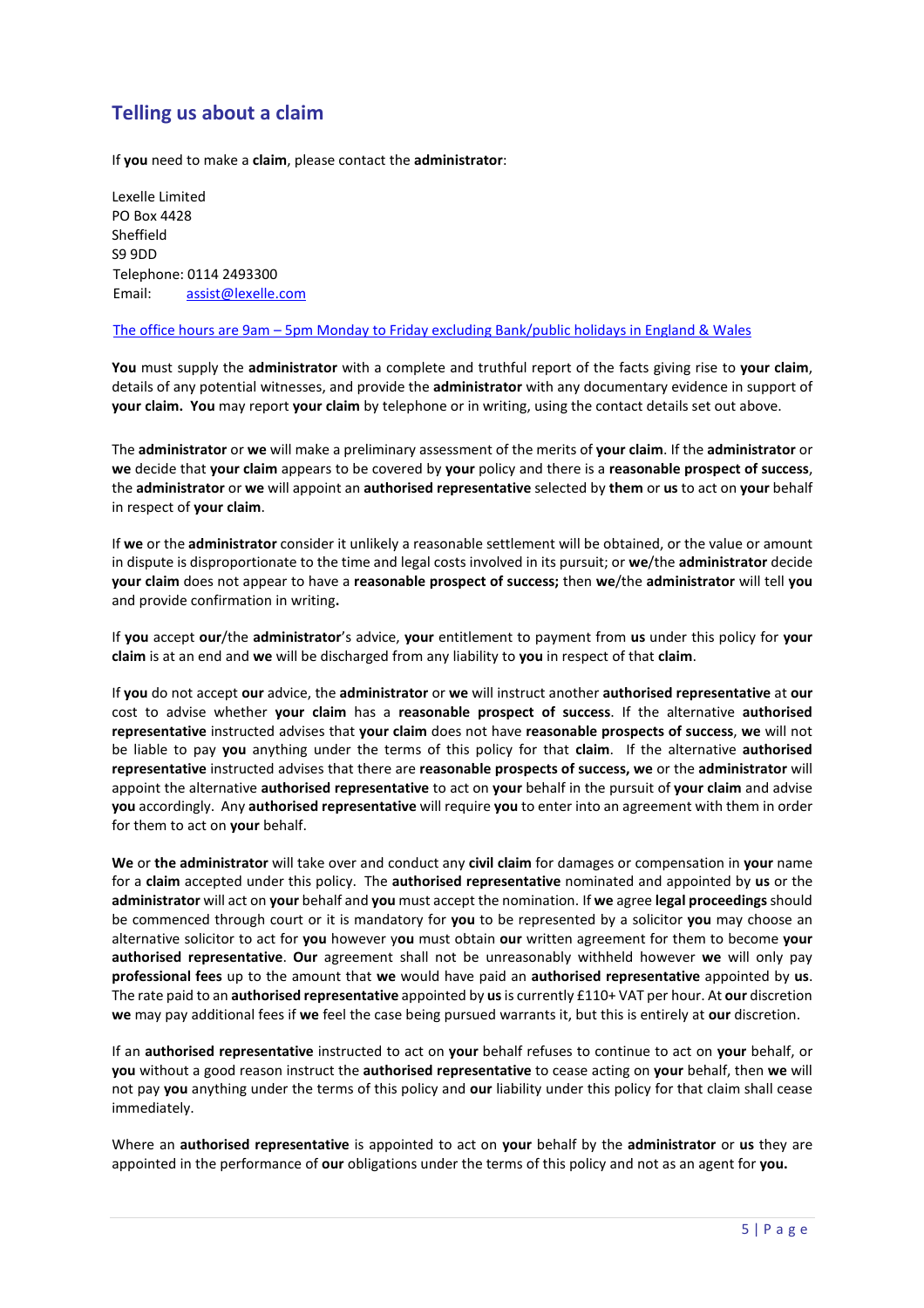Where an **authorised representative** is instructed to act on **your** behalf, **you** and **we** will require them to comply with the **authorised representative's** obligations set out in this policy.

**We** or the **administrator** may require a barrister to advise whether in all the circumstances of **your claim**, to include whether an offer should be made or accepted in settlement of **your claim** or whether **your claim** should be pursued or continue to be pursued by **legal proceedings**.

If the **administrator** or **we** consider that **your claim** should be pursued by some means other than by **legal proceedings we**/the **administrator** will tell **you** in writing.

If **you** are unhappy with the way **we,** the **administrator** or the **authorised representative** has dealt with **your claim** and **you** wish to make a complaint, please refer to the 'What to do if you have a complaint' section of the policy, please see page 13.

**You** should keep a complete record of all information **you** supplied to the broker / agent that sold **your** this insurance..

So that **you** understand what **you** are covered for, please read this policy and the **schedule** (which may make reference to endorsements) very carefully. **You** should pay special attention to the general terms and **conditions** and General exceptions of this policy.

If **you** have any questions, or the cover does not meet **your** needs or any of the details are incorrect **you** should notify the **administrator** immediately.

### **Your responsibility**

**You** must take reasonable care to:

- a) supply accurate and complete answers to all the questions **your** broker / agent may ask as part of **your**  application for cover under the policy;
- b) make sure that all information supplied as part of **your** application for cover is true and correct;
- c) tell **your** broker / agent of any changes to the answers **you** have given as soon as possible.

**You** must take reasonable care to provide information that is accurate and complete answers to the questions **your** broker/ agent ask when **you** take out, make changes to and renew **your** policy. If any information **you**  provide is not accurate and complete, this may mean **your** policy is invalid and that it does not operate in the event of a **claim** or **we** may not pay any **claim** in full.

If **you** become aware that information **you** have given **your** broker / agent is inaccurate or has changed, **you**  must inform them or **the Administrator** as soon as possible.

### **Fraud**

**You** must not act in a fraudulent way. If **you** or anyone acting for **you**:

- fails to reveal or hides a fact likely to influence whether **we** accept **your** proposal, **your** renewal, or any adjustment to **your** policy;
- fails to reveal or hides a fact likely to influence the cover **we** provide;
- makes a statement to **us** or anyone acting on our behalf, knowing the statement to be false;
- sends **us** or anyone acting on our behalf a document, knowing the document to be forged or false;
- makes a **claim** under the policy, knowing the **claim** to be false or fraudulent in any way;
- makes a **claim** for any loss or damage **you** caused deliberately or with **your** knowledge; or
- is in any way dishonest or exaggerated.

**We** will not pay any benefit under this policy or return any premium to **you** and **we** may cancel **your** policy immediately and backdate the cancellation to the date of the fraudulent **claim**. **We** may also take legal action against **you** and inform the appropriate authorities.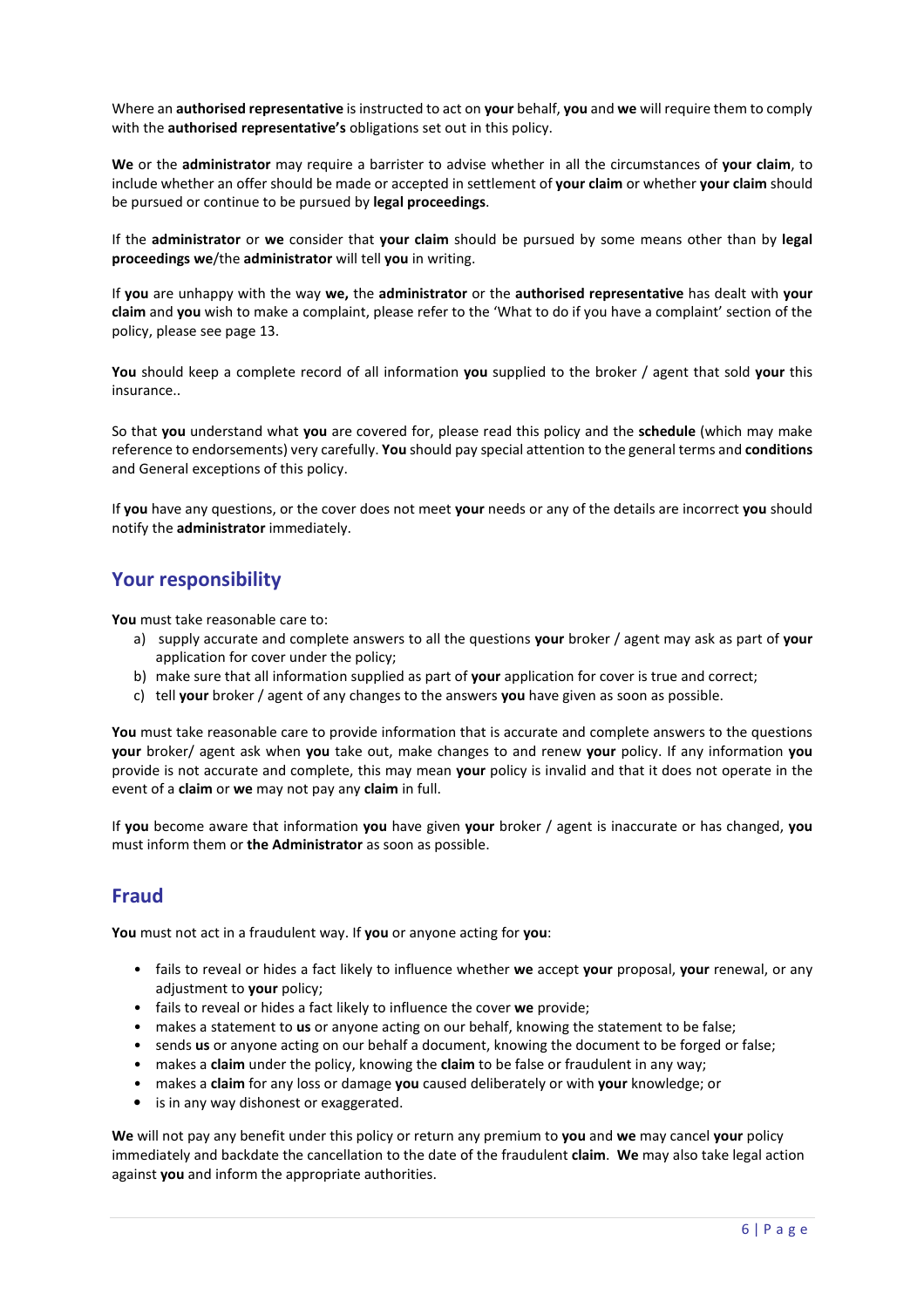# **Governing Law**

Unless some other law is agreed in writing, this policy is governed by English law. If there is a dispute, it will only be dealt with in the courts of England or of the country within the United Kingdom in which **your** main residence is situated.

### **Arbitration/Mediation**

A dispute between **you** and **us** may arise, which may be referred to an arbitrator, who shall be either a solicitor or a barrister who **you** and **we** agree on in writing. If an arbitrator cannot be agreed then an arbitrator will be appointed by the authorised body identified in the current arbitration legislation. The decision of the arbitration shall be final and binding on both parties and they will decide who should pay the costs of the arbitration. If costs are awarded against **you**, they are not covered under this policy. This arbitration **condition** does not affect **your** rights to take separate legal action.

If a disputed **claim** is not referred to arbitration within 12 months of **your claim** being turned down, **we** will treat the **claim** as abandoned.

# **Definitions of terms used (when displayed in bold text in this policy wording)**

#### **Guidance notes**

*The words or phrases shown below have the same meaning wherever they appear in this policy wording (in bold text) and your schedule and any clauses endorsed on the schedule.*

Wherever the following words or phrases appear in bold text in this policy, they will have the following meanings:

#### **Administrator**

Lexelle Limited. Tel: 0114 249 3300 or email: assist@lexelle.com

#### **Authorised representative**

An appropriately qualified sole practitioner Solicitor or firm of Solicitors appointed by the **administrator** or **us** to act on **your** behalf when a **claim** is made under this insurance.

#### **Claim(s)**

A request for assistance to pursue recovery of losses including death/personal injury sustained by the **insured**  in a road traffic accident, with an identified and insured Third Party, in the **insured vehicle.**

#### **Condition(s)**

Is an obligation that **you** must perform. If **you** do not perform a **condition we** might not be under any liability to pay anything under the terms of this policy.

#### **Conditional Fee Agreement (CFA)**

An agreement between **you** and the **authorised representative** or between **us**, the **administrator** and the **authorised representative** that sets out the terms under which they are instructed and where they waive their own fees if **you** fail to recover the damages **you** are claiming in the civil claim in part or in full.

#### **Defendant's costs**

Legal costs and expenses the **insured** or **insured person** is ordered to pay to another party that can be enforced against the **insured** in making a **civil claim** that has been pursued under this policy.

#### **Insured(s)**

The person named in the **schedule** to this policy.

#### **Insured Vehicle**

The vehicle specified on **your** main motor insurance policy schedule.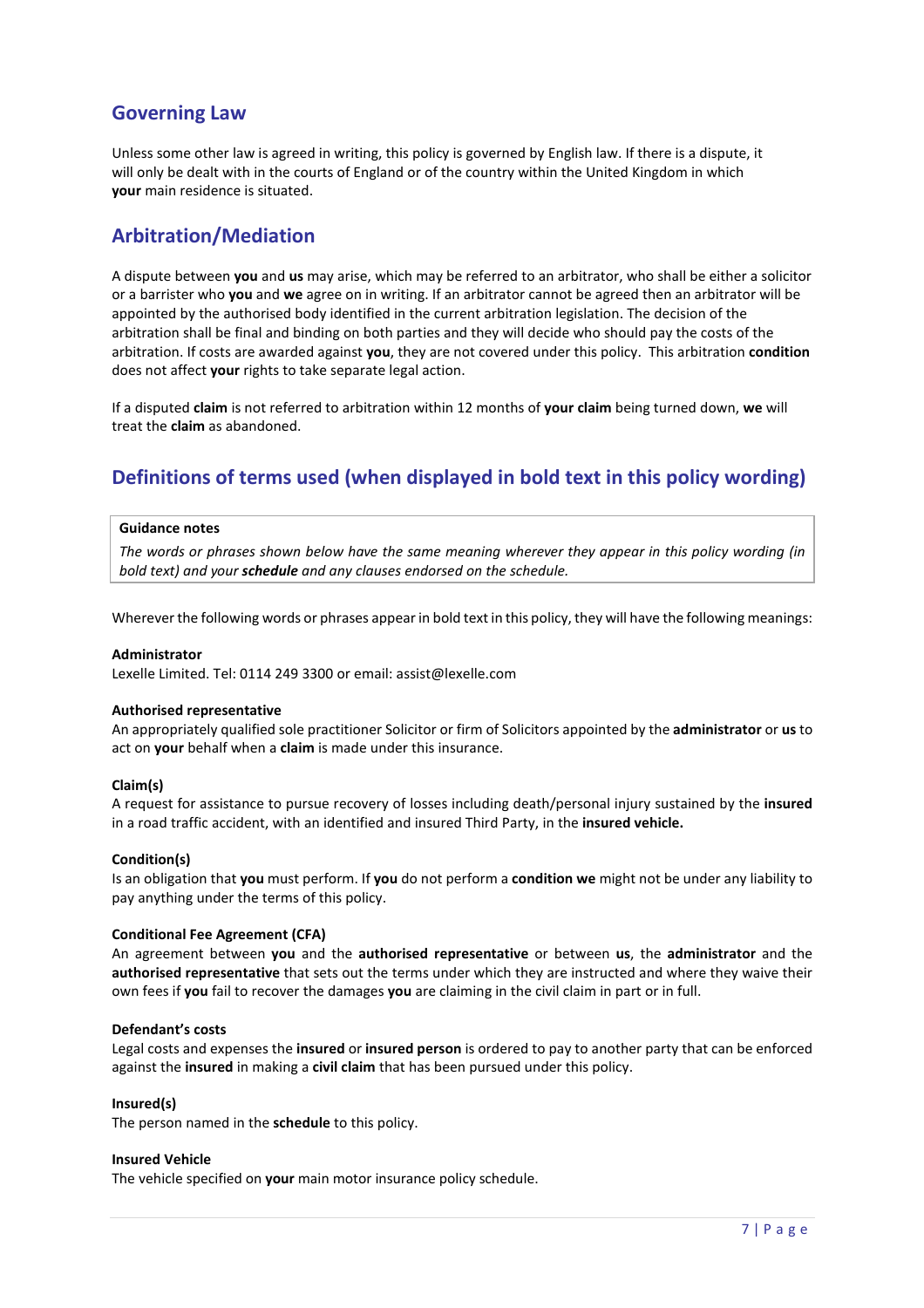#### **Insurer, we, our, us**

Financial & Legal Insurance Company Limited.

#### **Insured person(s)**

**You** and any non fare paying passengers in the **insured vehicle.**

#### **Legal advice**

Means any advice provided by the **administrator's** in-house legal advisors, or **our** external panel firm of lawyers to assist **you** in **your claim.**

#### **Legal assistance**

Actions taken by the **administrator** and/or an **authorised representative** whilst pursuing **your claim** accepted under this policy including their **professional fees**.

#### **Legal proceedings**

Pursuit of losses covered by the policy that may be pursued in a court of law within the **territorial limits** or the defence of criminal proceedings.

#### **Maximum amount**

£100,000 in total for one or more **claims** during a single **period of insurance.** 

#### **Period of insurance**

The period stated in the **schedule** to this policy and in any event not exceeding 12 calendar months.

#### **Professional fees**

Fees or costs reasonably incurred and in accordance with the **standard terms** by the **authorised representative**, with **our** or the **administrator's** prior authority. This includes disbursements as long as these are in respect of services supplied by a third party; that the services are distinct and separate from the services supplied by the **authorised representative**; and that **our** or the **administrator's** prior permission has been obtained prior to incurring any disbursements. The policy will not fund/pay **professional fees** until the **claim** (to include any defence or counter claim) has been finally concluded (to include all and any Appeals) including any possible recovery of **professional fees** from any other party.

#### **Reasonable prospect of success**

The matter falling within the cover has 51% or more chance of being wholly successful at the time of reporting **your claim** and, throughout the lifecycle of **your claim**.

#### **Schedule**

The document that shows **your** details and the insurance provided that forms part of this contract of insurance.

#### **Small claims track**

The Small claims track legal process as defined in the Civil Procedure Rules, or the equivalent process under the jurisdiction under which the claim is pursued, that must be within the **territorial limits**.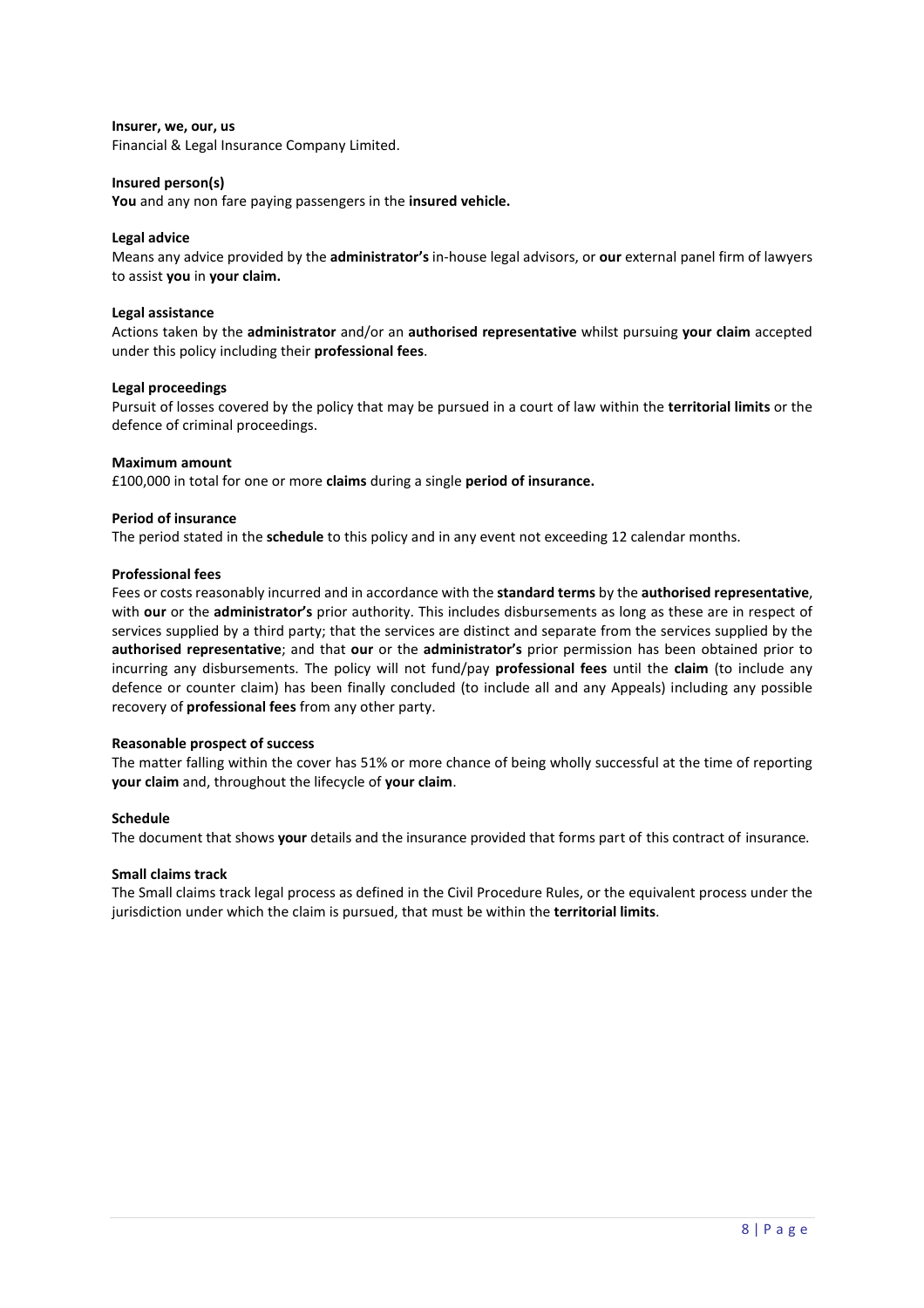#### **Standard terms**

The terms with our panel members detailing reporting requirements, when they may incur costs and their fee rate covered by the policy, which is £110 per hour + VAT (subject to other limits detailed within the policy), whilst acting for **you** under the cover of this policy. A copy of the **standard terms** is available upon request.

#### **Uninsured losses**

Losses not covered by an insurance policy that **you** have suffered as a direct result a road traffic accident, this may include, **your** policy excess, essential alternative travel, personal injury.

#### **Territorial Limits**

United Kingdom of Great Britain and Northern Ireland, the Channel Islands and the Isle of Man.

#### **You, your**

The person named as the **insured** in the **schedule** to this policy or an **insured person.** 

#### **Your claim**

A **claim** for **legal advice** or assistance to recover **your** losses which may be covered under this insurance.

**The General terms and conditions and General exceptions of this insurance policy apply to all sections of policy cover.**

### **Section 1. Uninsured Loss Recovery and Personal Injury**

#### **Guidance notes**

*This section of your policy provides cover for the legal costs (expenses) incurred to pursue uninsured losses and/or compensation relating to personal injury*

#### **What is insured?**

**Your professional fees** and /or **defendant's costs** relating to pursuing **your uninsured losses** and/or personal injury/death caused by a road traffic accident **you** have had where the responsible party is known.

#### **What is not insured?**

- Recovery of losses that are covered by any other insurance and/or credit hire or credit repair.
- Any **claim** for psychological injury where no physical injury has been sustained.
- Any **professional fees** above those in the **standard terms** and which **we** would have paid **our** panel members for doing the same work**.**
- **Claims** pursued under the Criminal Injuries Compensation Scheme or any equivalent.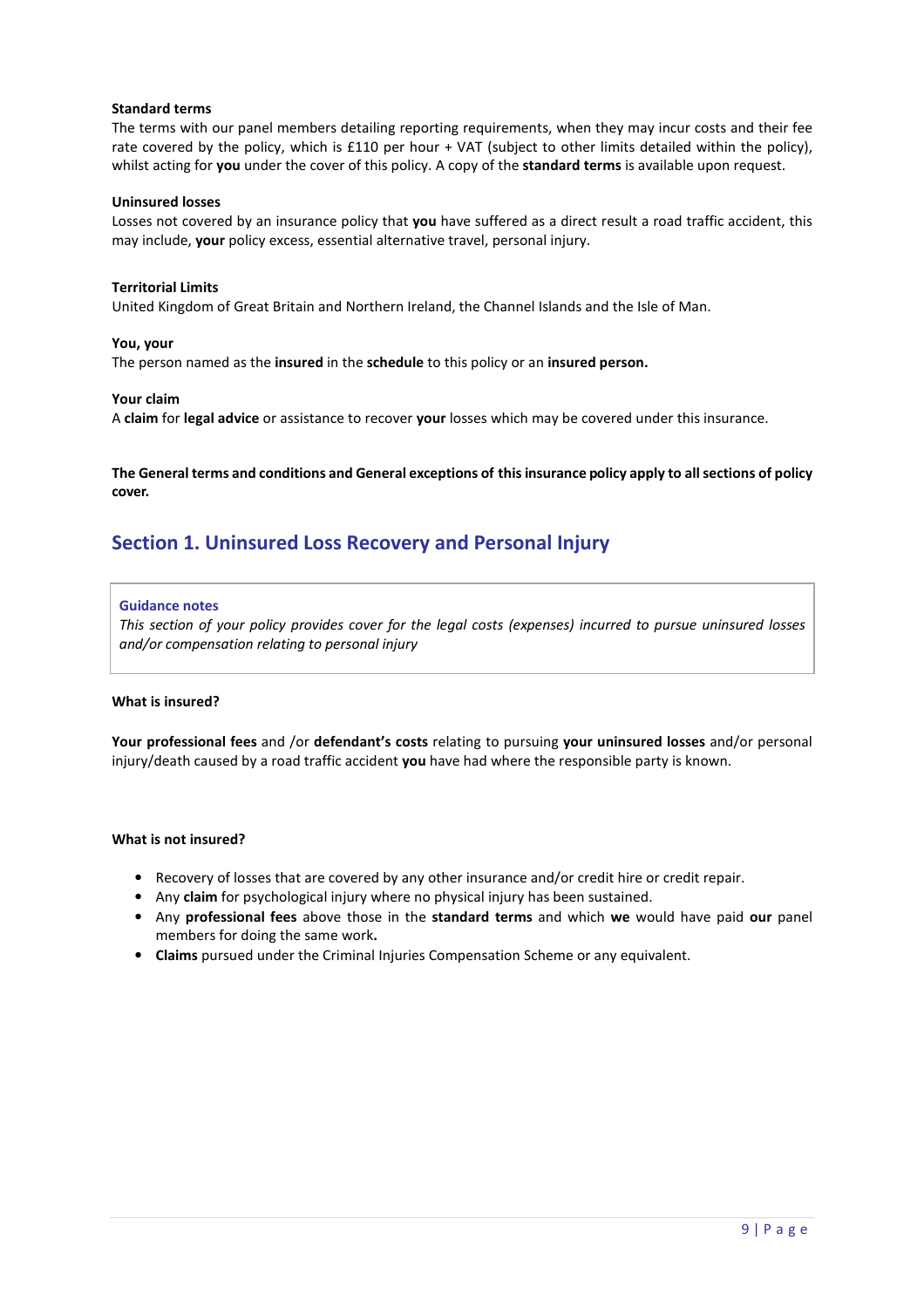# **General terms and conditions**

#### **Guidance notes**

*These terms and conditions explain your responsibilities under this contract of insurance.*

#### **These General terms and conditions apply to the whole of the insurance**

**You** must comply with the following obligations each of which is a **condition** of this policy:

- Ensure that **we** or the **administrator** receive notification of any event which may give rise to a **claim** under this policy as soon as possible and in any event no later than 180 days of the event giving rise to the **claim**;
- Provide any information requested by **us**, the **authorised representative** or the **administrator** as soon as possible;
- In England & Wales and any other jurisdiction within the **territorial limits** where it is possible to do so, ensure that the **authorised representative** is instructed under a **Conditional Fee Agreement (CFA)**
- Take steps, where possible, to minimise **professional fees** or **defendant's costs** which **we** may be liable to pay under the terms of this insurance;
- Ensure any **claim you** make is an honest **claim** and not one which is false or fraudulent;
- Ensure that **your claim** is not prejudiced by any action or inaction on **your** part.

**You** will at all times co-operate with **us**, the **authorised representative** and the **administrator**.

The **authorised representative** must agree to act under **our standard terms**

### **General exceptions**

#### **Guidance notes**

*These general exceptions apply to all cover. A claim on the policy occurring as a result of the items specified below is not covered.*

#### **THESE GENERAL EXCEPTIONS APPLY TO THE WHOLE OF THE INSURANCE**

**Your** insurance does not cover:

- Pursuit of any losses suffered by any party other than an **insured person;**
- Any sum **you** are ordered to pay by way of a fine, costs, compensation or other financial penalty by a court in criminal proceedings;
- Prosecutions which allege dishonesty or violence;
- **Claims** made against **us**, the **administrator**, or the firm that arranged and placed **your** insurance with **us**;
- Disputes between any **insured person(s)** and/or any family members or persons related to an **insured** by blood or marriage;
- Any venture for gain, patents, copyrights, trademarks, service marks, registered design, intellectual property or secrecy or confidential agreements;
- An incident which:
	- o Occurred outside of the **territorial limits**; or
	- o Did not occur during the **period of insurance** stated in the **schedule**;
- For any **claims** caused by, contributed to, by or arising from:
	- o Any direct or indirect consequence of war, civil war, invasion, acts of foreign enemies (whether war be declared or not), rebellion, revolution, insurrection, military or usurped power, or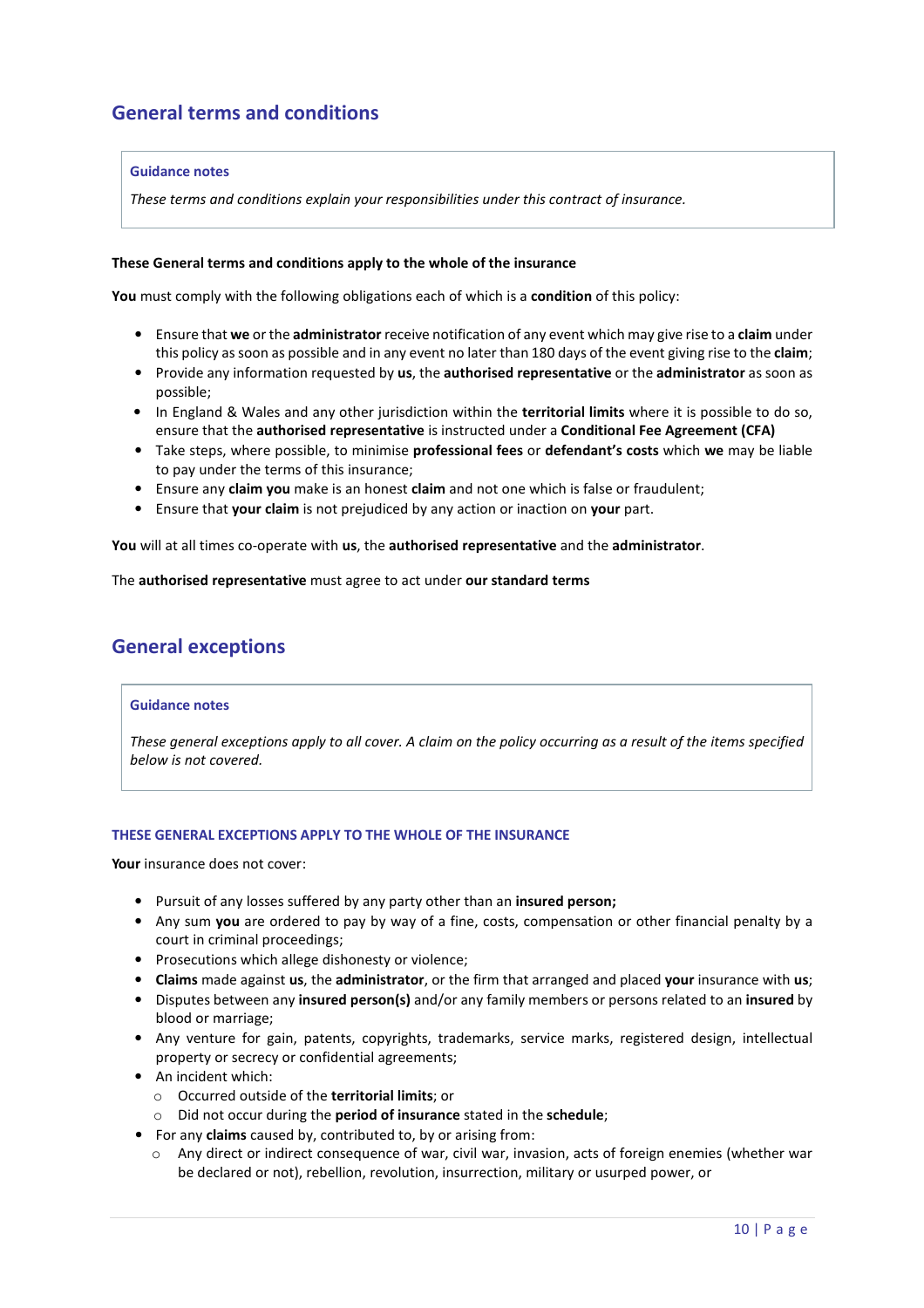- $\circ$  Confiscation, nationalisation, requisition, destruction of or damage to property by or under the order of any government, local or public authority.
- Any direct or indirect consequence of:
	- o Irradiation, or contamination by nuclear material; or
	- o The radioactive, toxic, explosive or other hazardous or contaminating properties of and radioactive matter; or
	- $\circ$  Any device or weapon which employs atomic or nuclear fission or fusion or other comparable reaction or radioactive force or matter; or
	- o The radioactive, toxic, explosive or other hazardous properties of any explosive nuclear assembly or component thereof.
- Any direct or indirect consequence of terrorism as defined by the Terrorism Act 2000 and any amending or substituting legislation.
- Pressure waves caused by aircraft or any other airborne devices travelling at sonic or supersonic speed
- Any consequence, howsoever caused, including but not limited to **Computer Virus** in **Electronic Data** being lost, destroyed, distorted, altered, or otherwise corrupted.

**Your** insurance does not cover **professional fees** and/or **defendant's costs**:

- Where the loss being pursued or the legal costs to pursue those are covered by another policy of insurance;
- For **professional fees** incurred without **our** consent or agreement.
- In respect of any matter that was not caused by a specific or sudden incident/event;
- In excess of those recoverable under the Civil Procedure Rules, fixed costs rules or other agreement between the parties;
- For pursuit of **claims** where the likely recovery/benefit is disproportionate to the likely **professional fees**
- For any deduction from damages charged by a Solicitor or other legal representative.
- Over and above the **maximum amount** payable under this insurance in any one **period of insurance**;
- Where, in **our,** the **administrator's** or the **authorised representative's** opinion, **your claim** does not have a **reasonable prospect of success**;
- Where **your** defence is not wholly successful;
- For **claims** incurred after **you**, **we** or the **administrator** have received professional advice to accept a proposal, Part 36 offer or Part 36 payment made in settlement of **your claim**, or professional advice not to pursue or continue to pursue **your claim** by **legal proceedings**;
- Incurred after **we** or the **administrator** have told **you** that **we** consider **your claim** should be pursued by means other than by **legal proceedings**;
- For any appeal made without **our** or the **administrator's** consent in writing, or after receiving **our** or their written consent;
- Where **you** have failed to comply with a **condition** or the terms and **condition(s)** of this policy of insurance;
- Where the **authorised representative** instructed to act on **your** behalf refuses to continue to act on **your** behalf or represent **you** or where **you**, instruct the **authorised representative** to cease acting for or representing **you** without **our** consent**;**
- For **claims** which arise from a criminal act, intention or omission by an **insured person**;
- **We** will not pay for expert or other evidence required to establish that **your** potential **claim** meets the requirements of the policy;
- For judicial review or in respect of the Human Rights Act or proceedings forming part of a group or multiparty action.
- For claims that are or would likely have been allocated to the **small claims track**, **we** will not pay more than the lower of the following sum towards **professional fees**:
	- o 25% of the damages recovered if successful or if **your claim** is unsuccessful, would likely have been recovered
	- o £400 inclusive of VAT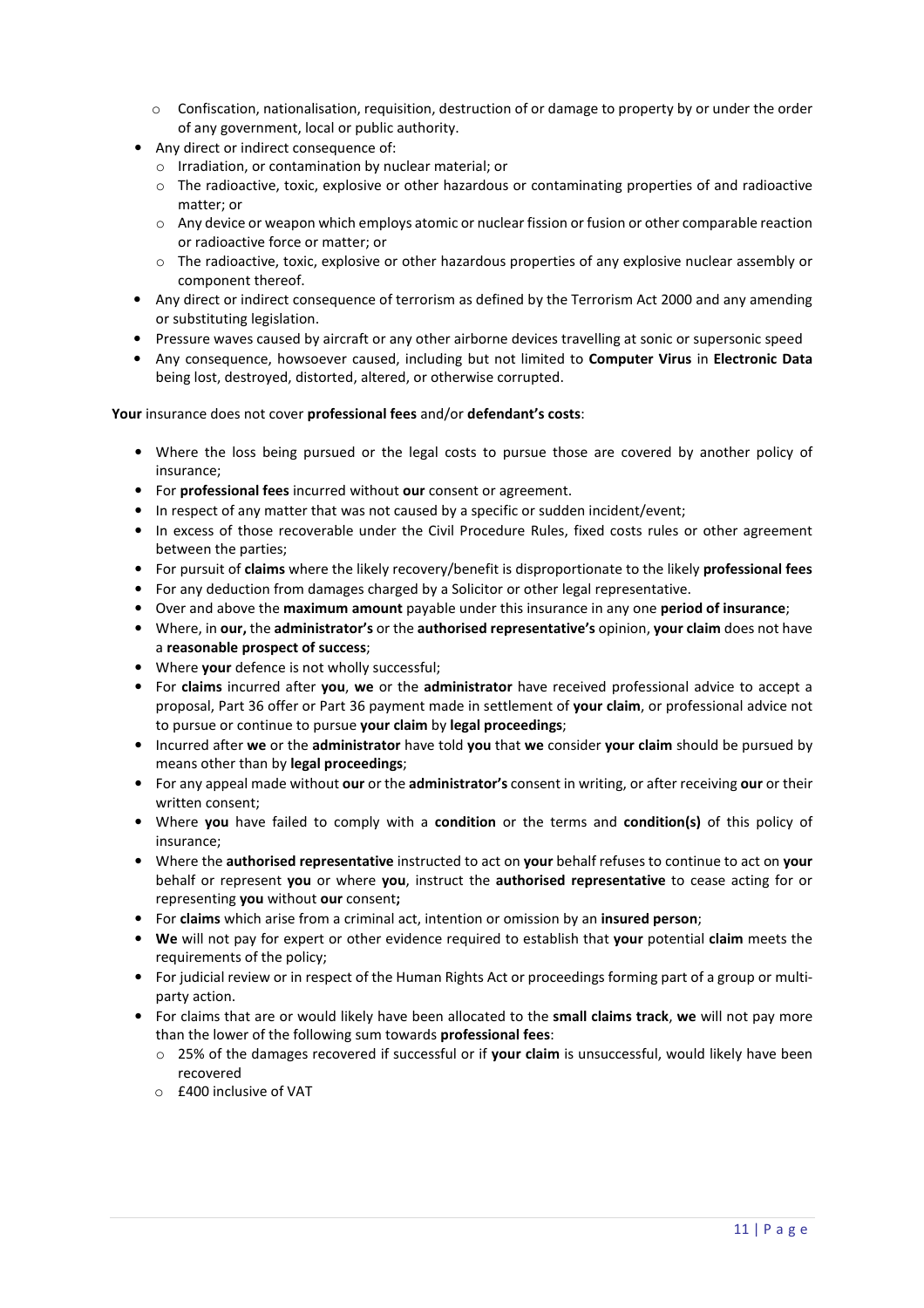If **you** or any person acting on **your** behalf submits a **claim** or makes a request for payment, knowing, or where **you** should have known it to be false, fraudulent, exaggerated, or untrue then this policy will become void, no premium will be refundable and **we** shall be entitled to recover any monies previously paid to **you**. **We** may also share this information with the appropriate law enforcement authorities.

# **Cancellation**

#### **Guidance notes**

*You or we may cancel this insurance at any time. We set out below the circumstances under which we may cancel your insurance and the amount of premium you may be refunded. There are some circumstances where no premium refund will be given e.g. you do not tell us the truth or we reasonably suspect fraud.*

If **you** decide that for any reason, this policy does not meet **your** insurance needs then please return it to **your** broker / agent within 14 days from the day of purchase or the day on which **you** receive **your** policy documentation, whichever is the later. On the **condition** that no **claims** have been made or are pending, **your** broker / agent will then refund **your** premium in full.

If **you** wish to cancel **your** policy after 14 days, **you** will be entitled to a pro- rata return of premium.

**We** shall not be bound to accept renewal of any insurance and may at any time cancel any insurance document by giving 14 days' notice in writing where there is a valid reason for doing so. A cancellation letter will be sent to **you** at **your** last known address. Valid reasons may include but are not limited to:

- a) Where **we** reasonably suspect fraud
- b) Non-payment of premium
- c) Threatening and abusive behavior
- d) Non-compliance with policy terms and **conditions**
- e) Where **you** have not taken reasonable care to provide accurate and complete answers to the questions **your** broker /agent asked.

If **we** cancel the policy and/or any additional covers **you** will receive a refund of any premiums **you** have paid for the cancelled cover, less a proportionate deduction for the time **we** have provided cover. Where **our** investigations provide evidence of fraud or misrepresentation, **we** may cancel the policy immediately and backdate the cancellation to the date of the fraud or the date when **you** provided **your**  broker / agent with incomplete or inaccurate information. This may result in **your** policy being cancelled from the date **you** originally took it out and **we** will be entitled to keep the premium.

If **your** policy is cancelled because of fraud or misrepresentation, this may affect **your** eligibility for insurance with **us**, as well as other insurers, in the future.

This policy is not transferable.

#### **Guidance notes**

*Please note that any refund from us during the cooling off period may be subject to a further cancellation charge levied by the firm that arranged your insurance with us and/or the administrator. Any charges levied by them will be in accordance with the terms and conditions agreed between you and them at the time you arranged this insurance.*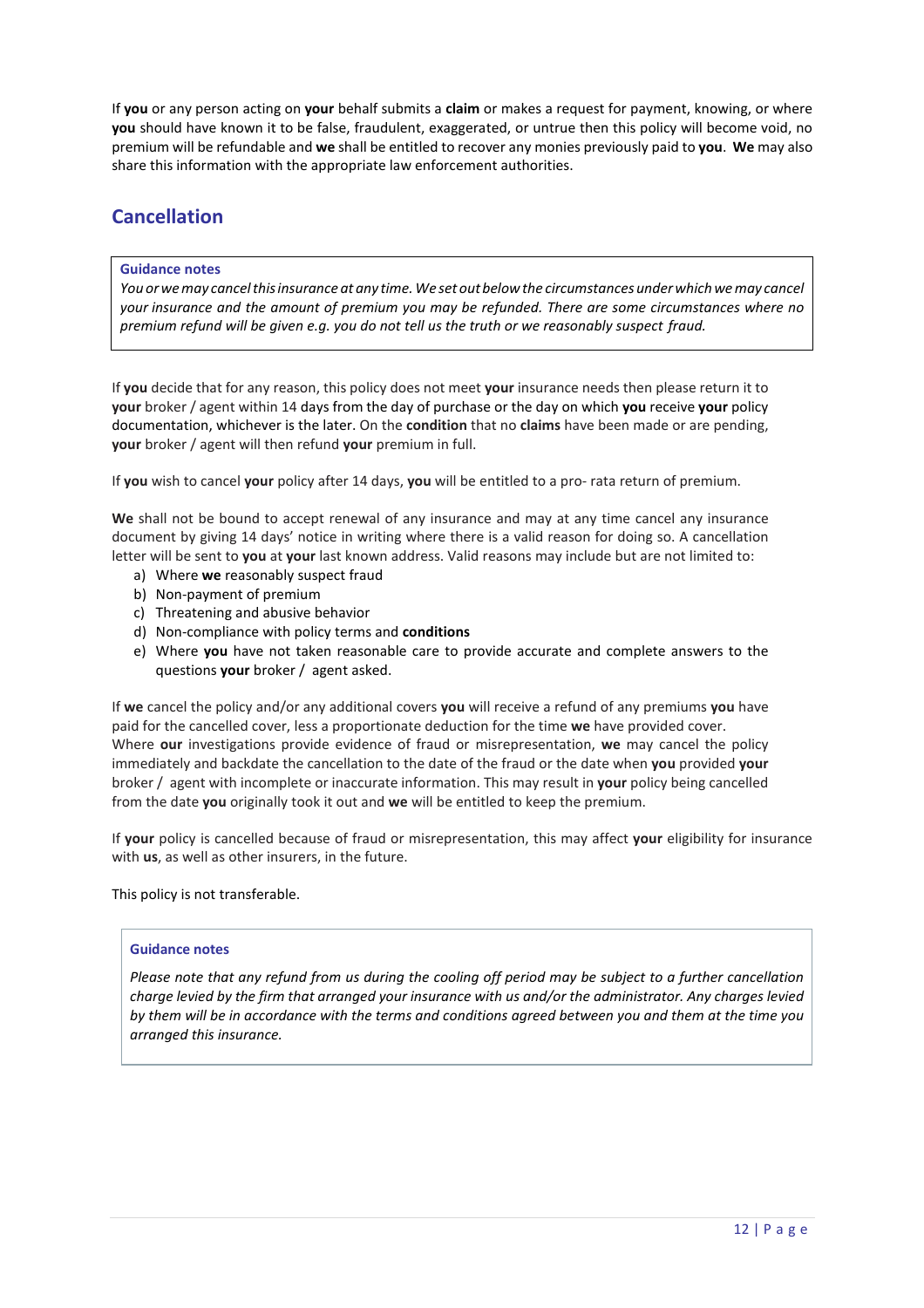# **What to do if you have a complaint**

It is the intention to give **you** the best possible service but if **you** do have any questions or concerns about the handling of a **claim** under this section **you** should follow the Complaints Procedure below:

Complaints regarding:

#### **RELATING TO THE SALE OF THE POLICY**

Please contact **your** broker / agent who arranged the Insurance on **your** behalf.

#### **RELATING TO CLAIMS**

If **you** do have any questions, concerns or complaint about the handling of a **claim you** should contact the Claims Manager at Lexelle Ltd. The contact details are: Claims Manager, Lexelle Ltd, P.O. Box 4428, Sheffield, S9 9DD. Tel 0114 249 3300 Fax 0114 249 3323 Email: assist@lexelle.com

In all correspondence please state that **your** insurance is provided by Financial & Legal Insurance Company Limited and quote scheme reference: **F&LMOT / 4 / 2021**.

If it is not possible to reach an agreement, **you** have the right to make an appeal to the Financial Ombudsman Service. This also applies if **you** are insured in a business capacity and have an annual turnover of £6.5 million or less and fewer than 50 employees or an annual balance sheet below £5 million. **You** may contact the Financial Ombudsman Service at:

The Financial Ombudsman Service, Exchange Tower, London, E14 9SR. Tel: 0300 123 9 123 Email: complaint.info@financial-ombudsman.org.uk

The above complaints procedure is in addition to **your** statutory rights as a consumer. For further information about **your** statutory rights contact **your** local Citizens Advice Bureau.

If **you** have purchased the insurance policy online, **you** may also raise **your** complaint via the EU Online Dispute Resolution Portal at http://ec.europa.eu/consumers/odr/. This will forward **your** complaint to the correct Alternative Dispute Resolution scheme. For insurance complaints in the UK this is the Financial Ombudsman Service. However, this may be a slower route for handling **your** complaint than if **you** contact the Financial Ombudsman Service directly.

### **Financial Services Compensation Scheme**

Financial & Legal Insurance Company Limited is covered by the Financial Services Compensation Scheme (FSCS). You may be entitled to compensation from the scheme, if Financial & Legal Insurance Company Limited cannot meet their obligations. This depends on the type of business and the circumstances of the **claim**. Most insurance contracts are covered for 90% of the **claim** with no upper limit. **You** can get more information about compensation scheme arrangements from the FSCS or visit www.fscs.org.uk.

**You** may also contact the FSCS on their Freephone number: 0800 678 1100 or 020 7741 4100 or **you** can write to: Financial Services Compensation Scheme, P O Box 300, Mitcheldean, GL17 1DY